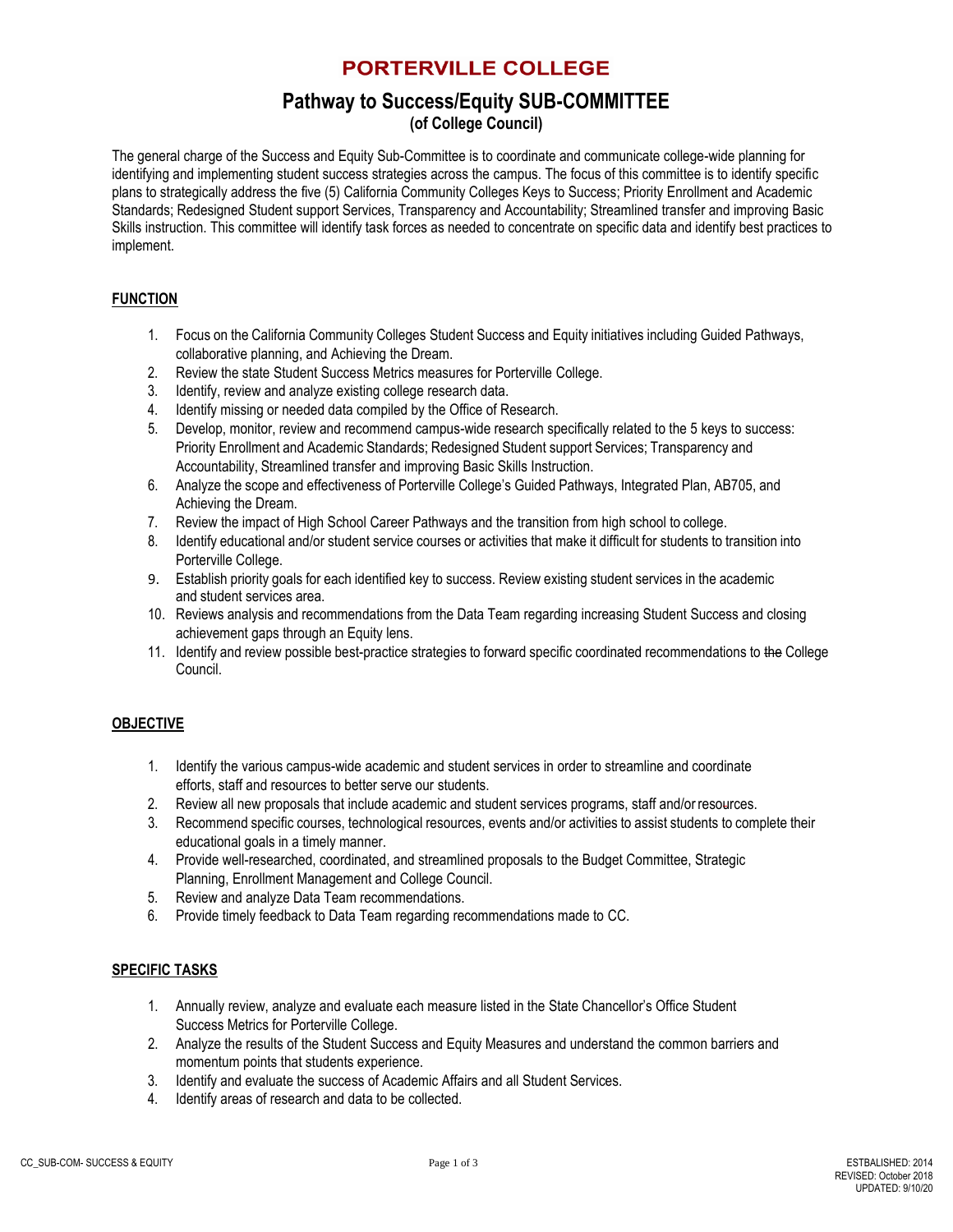### **PORTERVILLE COLLEGE**

# **Pathway to Success/Equity SUB-COMMITTEE**

**(of College Council)**

### **QUORUM**

- 1. All agenda items must come to the chair of the committee and co-chair.
- 2. All agenda items on which action is taken are forwarded to the College Council.
- 3. The deadline for submitting agenda items is one week prior to the scheduled meeting.
- 4. If a decision needs to be made at a regularly scheduled meeting, the majority vote will be the final recommendation to the College Council. If an unscheduled special meeting is called, a minimum of 50% plus 1 committee members must be present.

### **MEETINGS**

Meetings are to be held twice per month. Regular and special meetings shall be called or canceled by at least one of the co-chairs. The co-chairs should include one administrator (appointed by the president) and one faculty member (appointed by the Academic Senate) and the committee membership will be voted by the committee. We must at all times respect each other's opinions and not personalize, e.g., use specific names of staff members.

### **MEMBERSHIP COMPOSITION** – (voting members)

| At least one from Language Arts, Math and Counseling |  |
|------------------------------------------------------|--|
|                                                      |  |
|                                                      |  |
|                                                      |  |
|                                                      |  |
| Co-Chairs                                            |  |
|                                                      |  |
|                                                      |  |

| $\tau$ |  |  |
|--------|--|--|
|--------|--|--|

\*Or designee